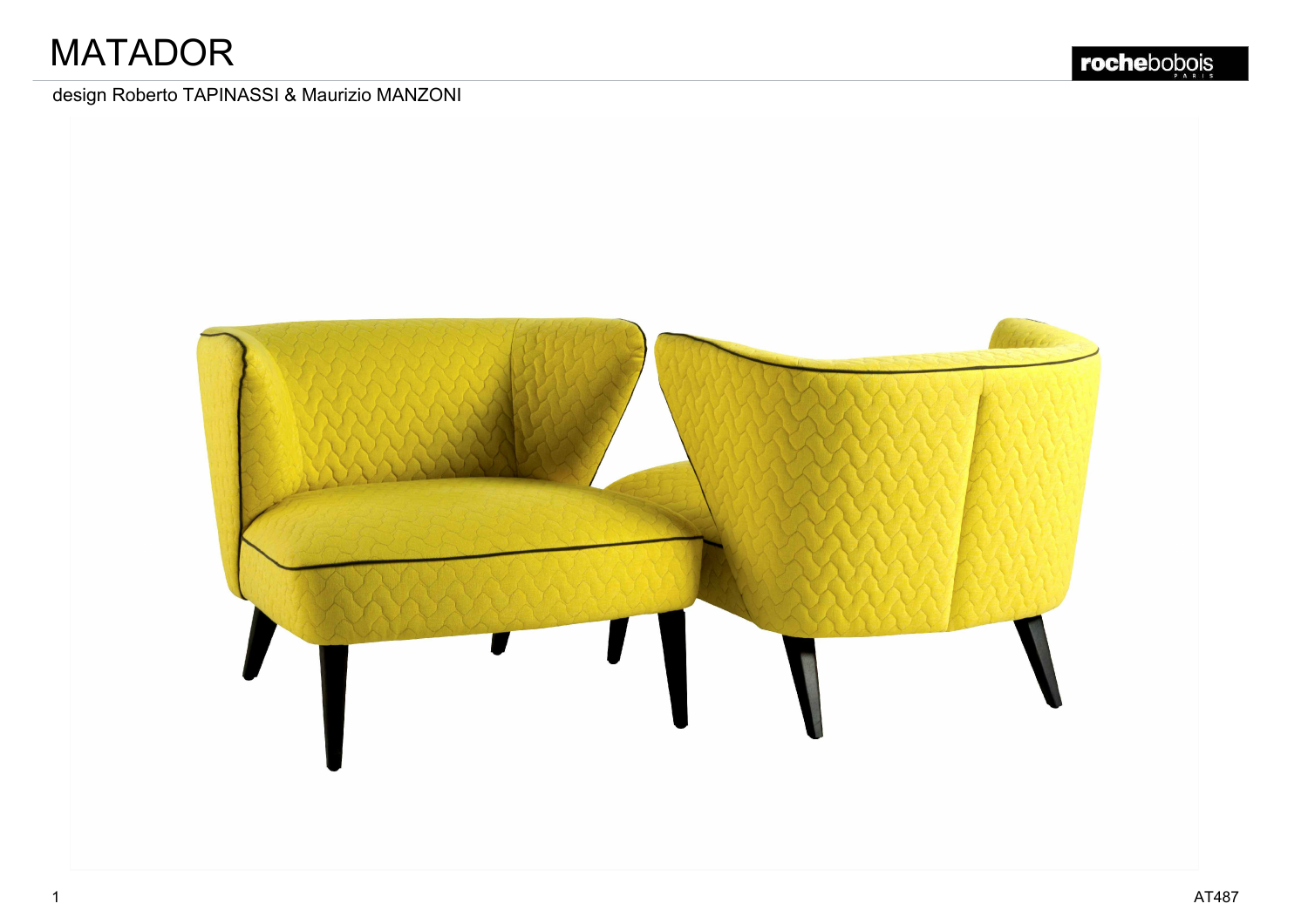

Structure : Sapin massif et multiplis de pin<br>Suspension : Sangles élastiques XL entrecroisées<br>Garnissage assise monobloc : Mousse HR bi-densité 40-45 kg/m<sup>3</sup> INFORMATIONS TECHNIQUES / TECHNICAL SPE<br>Structure : Sapin massif et multiplis de pin<br>Suspension : Sangles élastiques XL entrecroisées<br>Gamissage assise monobloc : Mousse HR bi-densité<br>Piétement : Frêne massif teinté Structure : Sapin massif et multiplis de pine<br>Suspension : Sangles élastiques XL entre<br>Gamissage assise monobloc : Mousse H<br>Gamissage dossier monobloc : Mousse H<br>Piétement : Frêne massif teinté<br>Structure: Solid fir wood an Suspension : Sangles élastiques XL entrecro<br>Garnissage assise monobloc : Mousse HR b<br>Garnissage dossier monobloc : Mousse HR 4<br>Piétement : Frêne massif teinté<br>Structure: Solid fir wood and pine plywood<br>Suspension: XL cross

Piétement : Frêne massif teinté<br>Structure: Solid fir wood and pine plywood<br>Suspension: XL cross-webbing elastic straps<br>Monobloc seat cushion: Bi-density HR foam 40-45 kg/mª<br>Monobloc back cushion: HR foam 40 kg/mª<br>Base: Sol Garnissage dossier monobloc : Mousse HF<br>Piétement : Frêne massif teinté<br>Structure: Solid fir wood and pine plywood<br>Suspension: XL cross-webbing elastic straf<br>Monobloc seat cushion: Bi-density HR foam<br>Monobloc back cushion: Suspension: XL cross-webbing elastic straps<br>Monobloc seat cushion: Bi-density HR foam 40-4<br>Monobloc back cushion: HR foam 40 kg/m<sup>3</sup><br>Base: Solid ash with stain finish<br>Estructura: Abeto macizo y multilaminado de pin<br>Suspens

Base: Solid ash with stain finish<br>
Estructura: Abeto macizo y multilaminado de pino<br>
Suspensión: Cinchas elásticas XL entrecruzadas<br>
Interior asiento monobloc: Espuma HR bi-densidad 40-45 Kg/ mª<br>
Interior respaldo monobloc Estructura: Abeto macizo y multilaminado de pino<br>Suspensión: Cinchas elásticas XL entrecruzadas<br>Interior asiento monobloc: Espuma HR bi-densida<br>Interior respaldo monobloc: Espuma HR 40 kg/mª<br>Patas: Fresno macizo tintado

- 
- 
- 
- 
- 
- 
- 
- 
- 
- 
- 
- 
- 
- Piping not available in velvet and padded fabrics<br>
 In Altica and Orsetto fabrics the armchair will be made without piping<br>
 Fabricación europea<br>
 El servicio "a medida" no està disponible en este modelo<br>
 Modelo rea
- 
- 
- 

- 
- 
- 
- 
- 
-